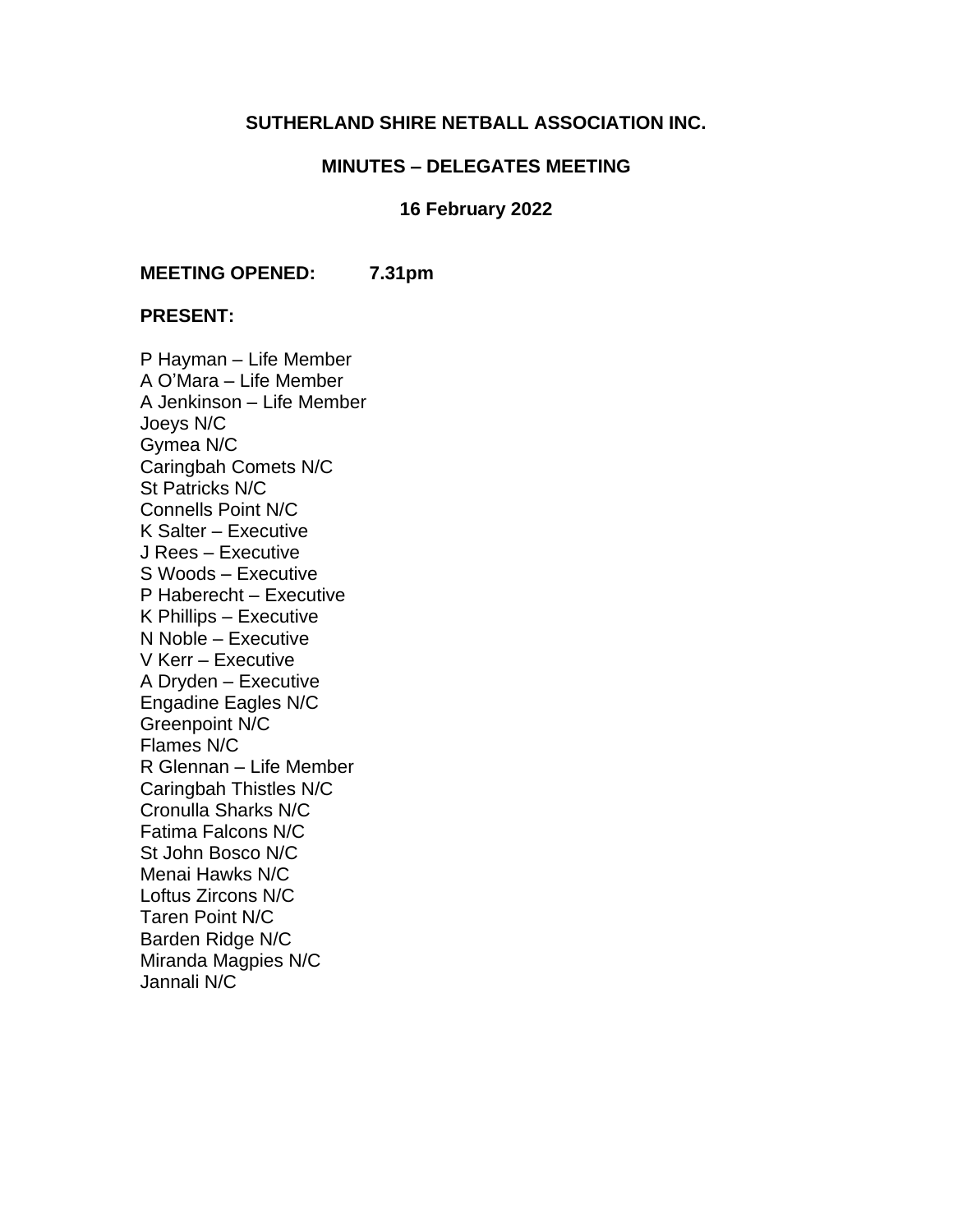## **APOLOGIES:**

L Beehag – Life Member K Scott – Life Member D Grimshaw – Life Member V Morris – Life Member M Burke – Life Member

## **MINUTES OF PREVIOUS MEETING:**

Connells Point N/C advised that the minutes of the last general meeting are incorrect. Connells Point N/C asked the Treasurer if she knew how much it costs the association per player to run the competition – this discussion took place at the general meeting not the Annual General Meeting. Minutes of meeting to be amended to reflect the error.

Loftus N/C questioned the results of the motions at the 2021 AGM. Tammy had recorded that both Fatima Falcons motions were carried, however the minutes reflect that they were lost. The President advised that Prue Haberecht, Jenny Rees and Jenny Macpherson check the results and report back to Tammy.

| <b>MOVED:</b>    | <b>Loftus Zircons</b> |
|------------------|-----------------------|
| <b>SECONDED:</b> | <b>Executive</b>      |

## **BUSINESS ARISING FROM PREVIOUS MEETING:**

Stadium floor update – treated today. The surface was scrubbed. Premier League have trained on it tonight and are happy with the results so far. Sharks N/C provided a large floor fan which also seemed to give good results. We are costing a similar fan and a large ceiling fan like what bunnings use. The scrub will cost approx. \$800. The quote to strip the surface right back with two recoats was approx. \$5000. Hopefully this won't be necessary. Hopefully the new drainage at the top end of the courts will help the problem.

Bellingara Court Project update – Courts are currently being dug up. Two meetings have been held with SSC with another scheduled for tomorrow. We need to choose a court colour. Council have suggested Moss Green. Green seems to be easy on the eye and will flow into the other tiers and absorb minimal heat. Unless anyone has any colour requests, we will more than likely go ahead with councils' recommendation of Moss Green.

Regarding Connells Point original enquiry of how much it costs the association per player to run the competition, the Treasurer replied: -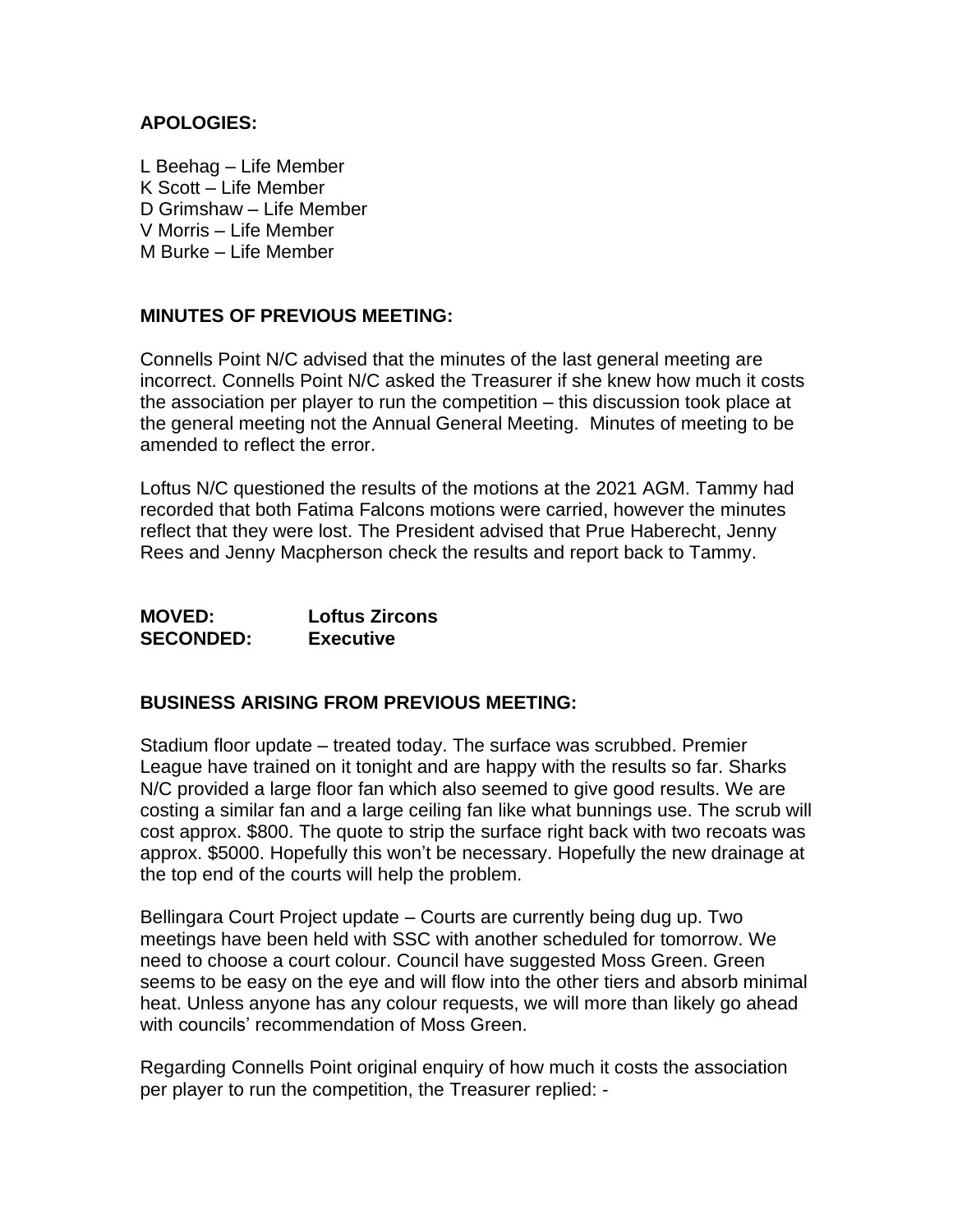We have not had a full season in two years and our last full season was 2019. The audited figures from the General & Kiosk accounts were used to work out the expenditure and we removed any expenses that were Representative related and divided by number of members for 2019.

In 2019 the average player cost was \$125.31. The SSNA portion charged to a senior player was \$79.86, Junior was \$71.52, 8/9yrs were \$41.81 and Under 7yrs \$3.86.

We then did a comparison on last year – year ending Sept 2021, once again using the figures from the AGM, taking out any rep related expenses and divided by the number of players and on average it cost \$148.35 per player.

Connells Point advised that looking forward that is going to be a significant loss to the district. The Treasurer advised that we also make this up with profits from our kiosk, grants, and sponsorships. She also advised that our fees have not been increased for 5 years, apart from the \$5 per player fee implemented for live scoring, which was then utilized for additional cleaning required due to COVID.

Connells Point thanked the Treasurer and believed it was a pertinent exercise.

The President advised that with SSNA covering the cost of the Transaction Fee in PlayHQ on the number of people registered so far, has cost the association just over \$5,000. SSNA' absorption of the transaction fee was voted upon by the clubs.

## **CORRESPONDENCE IN:**

| 1. Various             | Accounts                                      |
|------------------------|-----------------------------------------------|
| 2. Netball NSW         | <b>Competitions Information</b>               |
| 3. Netball NSW         | <b>Resignation - Darren Simpson</b>           |
| 4. Netball NSW         | <b>Premier League Review</b>                  |
| 5. NSW Government      | <b>Community Building Partnership Program</b> |
| 6. Netball NSW         | <b>Volunteer Recognition Certificates</b>     |
| 7. Connells Pt N/C     | Reply                                         |
| 8. Scott Morrison MP   | <b>Stronger Communities Programme</b>         |
| 9. Cronulla RSL        | New uniform                                   |
| 10. Netball NSW        | 2022 Membership Fees                          |
| 11. Connells Pt N/C    | Letter to council candidates                  |
| 12. Netball NSW        | Male Division into competitions               |
| 13. Netball NSW        | 2022 Premier League update                    |
| 14. Eleni Petinos MP   | <b>Community Building Partnership Program</b> |
| 15. Gymea Physio Focus | EOI - Physio coverage 2022                    |
| 16. Netball NSW        | <b>Policy Update</b>                          |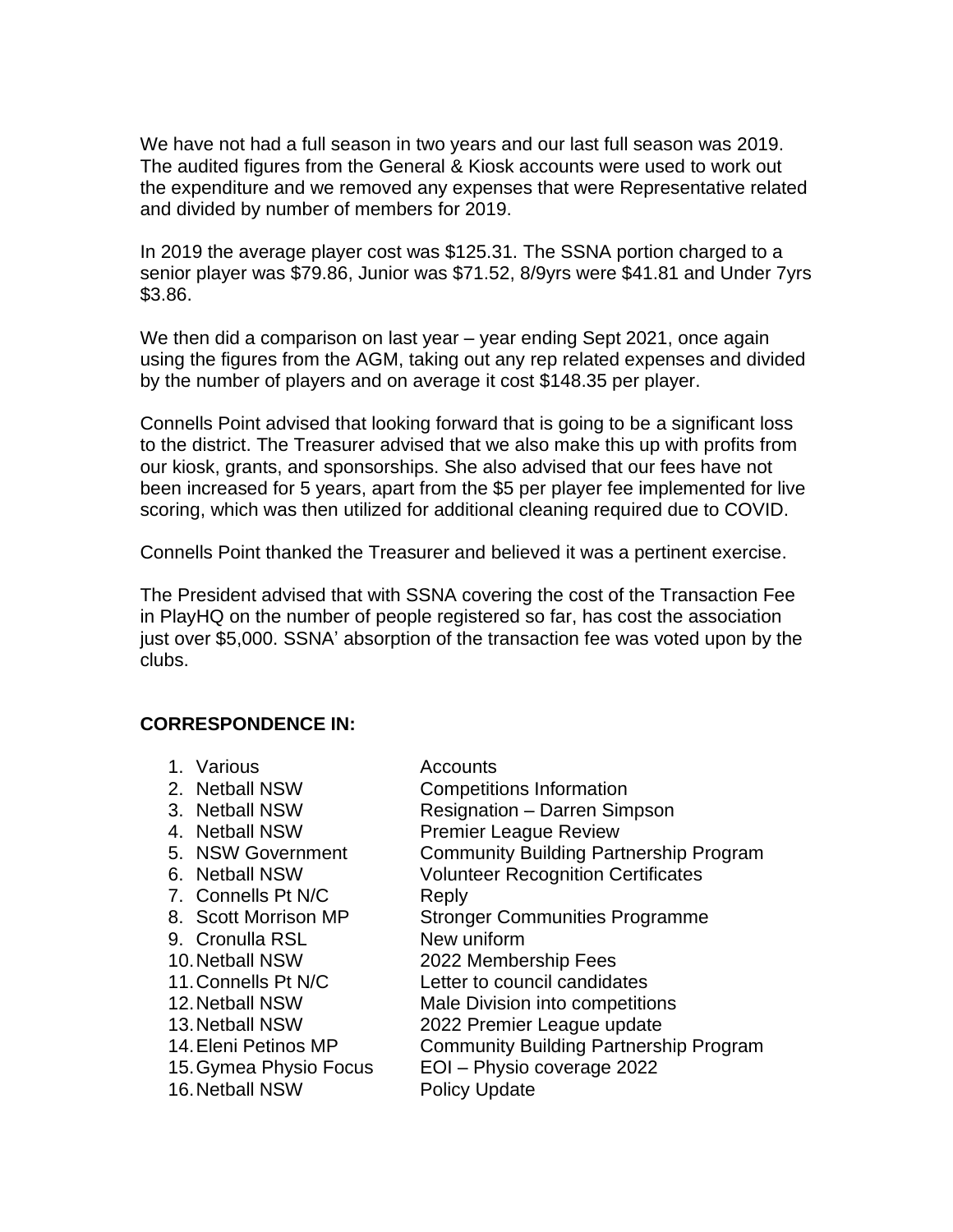| Umpire and Coach Fees 2022            |
|---------------------------------------|
| COVID update                          |
| 2022 Association Affiliation Process  |
| <b>Male Divisions at State Titles</b> |
| It's Gotta Be Netball Campaign        |
| Dooleys Metro League 2022             |
| It's Gotta be Netball Campaign        |
| <b>Staffing news</b>                  |
| 2022 Netball NSW Forums               |
| <b>Election Notice</b>                |
| 27. Junior Grading Convenor Proposal  |
| 28. Senior Grading Convenor Proposal  |
|                                       |

## **BUSINESS ARISING FROM CORRESPONDENCE IN:**

Connells Point N/C asked for Item 3 in correspondence out and Item 7 in Correspondence In be read to the meeting. The President questioned if Connells Point were sure they would like these items to read, as they fall under Member Protection. Yes – both items read to the meeting.

Julian replied that there was no reply by SSNA as to what breach had been committed and what the findings were. SSNA only replied that they would like the matter dealt with informally. Now that SSNA have published an agenda with social media breach printed, without any actual finding of a breach, Julian feels as though the club has been misrepresented. The President disagrees that the club has been misrepresented and advised she can provide the advice directly from Netball NSW. The wording in our letter was directly in line with the advice given from Netball NSW. SSNA wanted to ensure we were providing the club with the correct information and which areas of social media and member protection were inappropriate. The post was a direct attempt to humiliate a member. All the club needed to do was delete the paragraph in question.

Jullian replied by saying the second reply to Connells Point, which is not listed in correspondence, requested that the matter be dealt with informally. However, the first letter was not at all informal. SSNA should have replied the second time in a formal way.

The President advised that advice from the Policy department of Netball NSW was that this was a breach.

The President asked Connells's point whether they thought what they had published was in fact appropriate. Connells Point replied that their members are entitled to know how their organisation operates.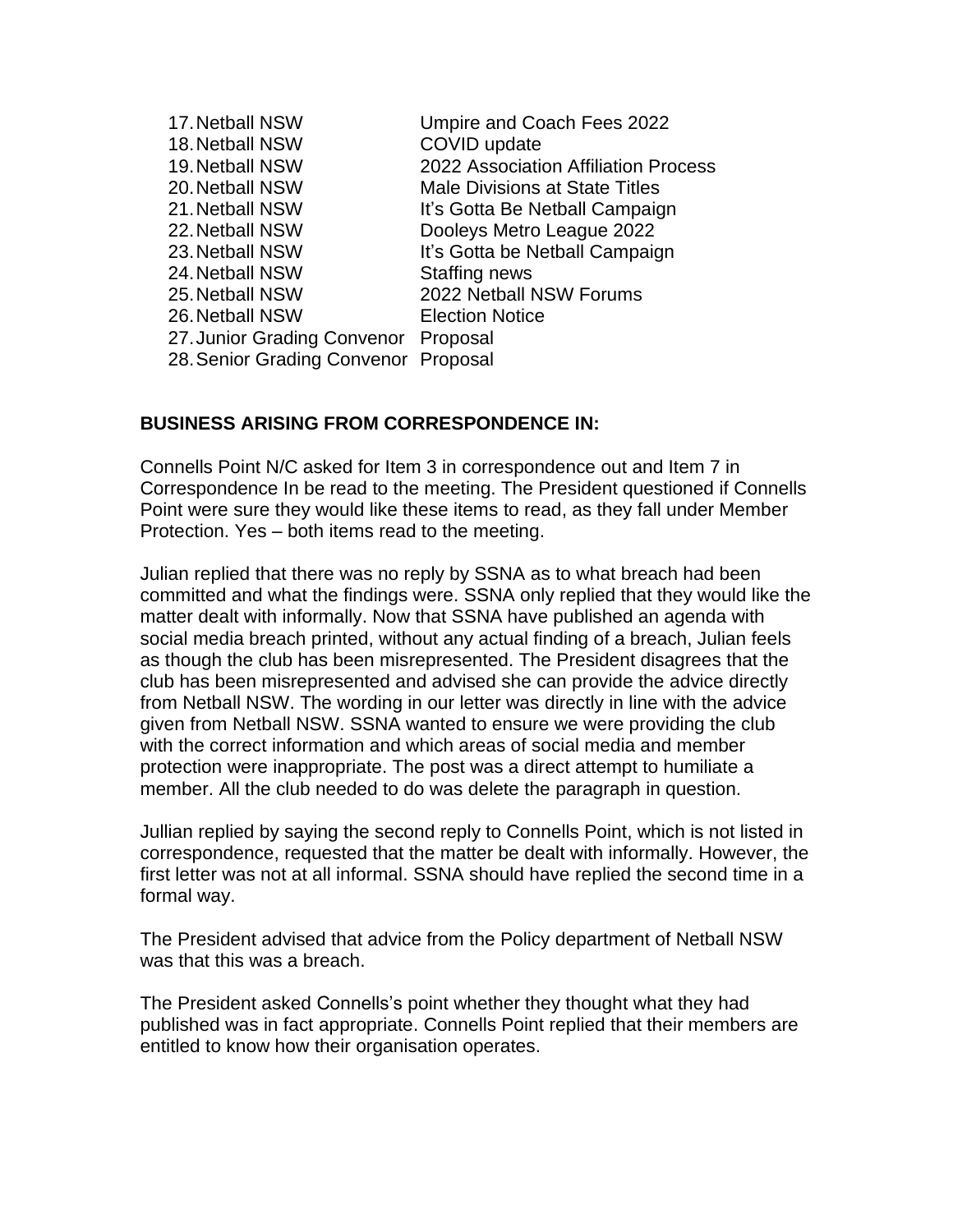Connells Point believe the third letter in question should have been listed in correspondence.

Vicki Kerr believes the original Facebook post to be a pointed attack at the SSNA Treasurer.

The President to send any correspondence with Netball NSW on this matter to Connells Point.

Loftus N/C asked about Item 15 – Gymea Physio Focus would like to continue their physio coverage for 2022.

## **CORRESPONDENCE IN BE RECEIVED:**

**MOVED: Life Member SECONDED: Cronulla Sharks** 

## **CORRESPONDENCE OUT:**

| 1. Various          | Accounts                  |
|---------------------|---------------------------|
| 2. Miranda Magpies  | Reply                     |
| 3. Connells Pt N/C  | Social Media Breach       |
| 4. All clubs        | COVID update              |
| 5. Eleni Petinos MP | Thankyou support re grant |
|                     |                           |

## **CORRESPONDENCE OUT BE RECEIVED:**

**MOVED: Life Member SECONDED: Executive**

#### **REPORTS:**

#### **TREASURER:**

Profit & Loss attached which was sent out to clubs earlier last week with comments.

Loftus N/C advised that they love the new layout of the accounts.

| <b>MOVED:</b>    | <b>Executive</b> |
|------------------|------------------|
| <b>SECONDED:</b> | <b>Executive</b> |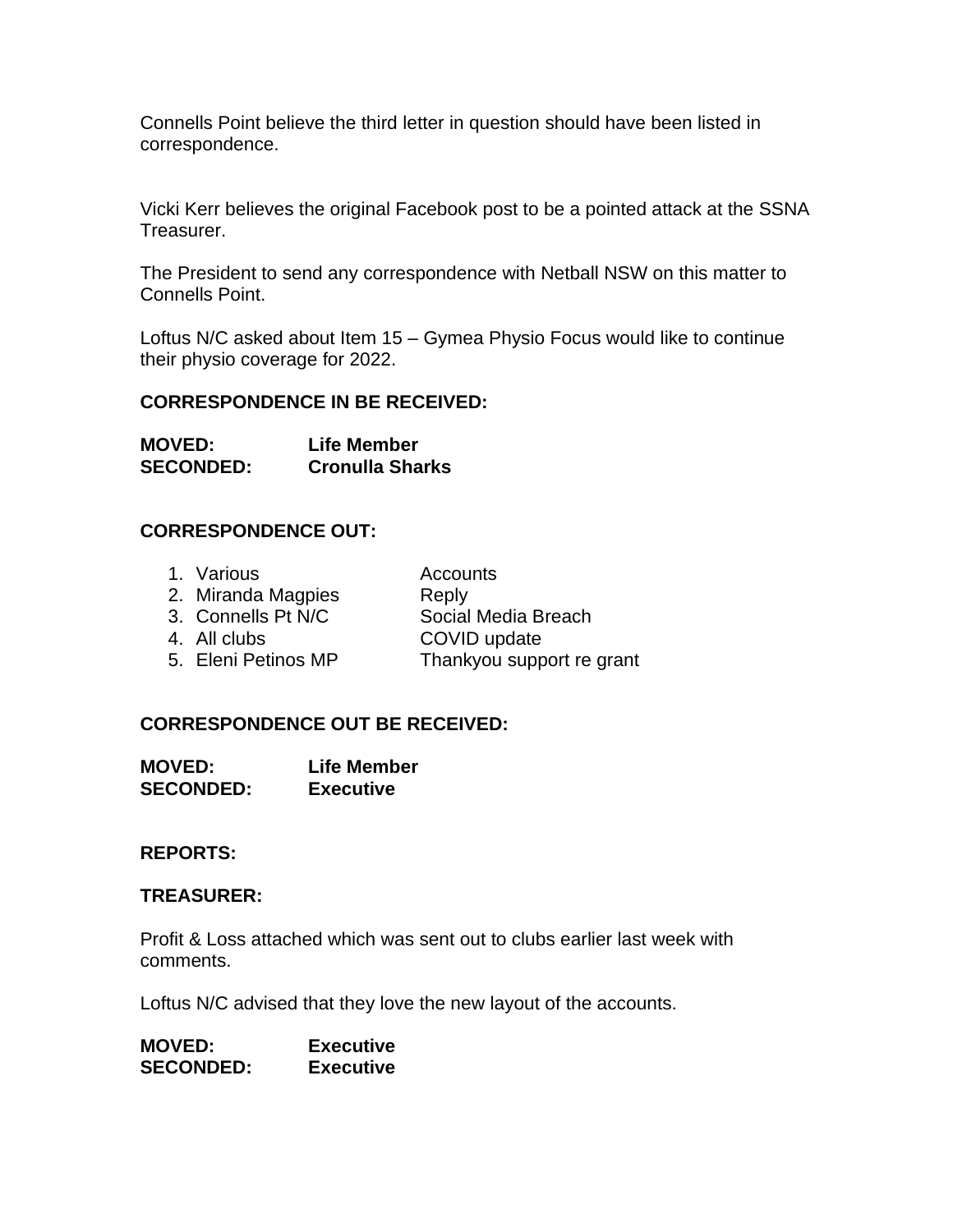## **NSW REPORT:**

Netball NSW AGM – Saturday 19 March

Staff changes – Tim Fava appointed Executive General Manager Community & Pathways replacing Darren Simpson who has resigned. Lauren Woods has resigned from her role of General Manager Communities.

**MOVED: Miranda Magpies SECONDED: Life Member**

#### **EXECUTIVE:**

Seymour Shaw - no further updates at this time.

SSC is still saying the Bellingara court upgrade should be finished end of April.

| <b>MOVED:</b>    | <b>Cronulla Sharks</b> |
|------------------|------------------------|
| <b>SECONDED:</b> | <b>Loftus Zircons</b>  |

#### **REGISTRARS:**

Swap Night scheduled for Monday 21 February. Agreed to postpone until Tuesday 22 February.

Prue advised that clubs should have received information from Lynda regarding team registrations. Lynda is in the office every Thursday and Friday if any issues.

**MOVED: Life Member SECONDED: Executive**

#### **UMPIRES CONVENOR:**

Thank you to all clubs who provided umpires for Representative Trials. Umpires were great at the Manly Carnival Carnivals – Umpires to be paid on the day. The Umpires Convenor is excited for the season.

Miranda Magpies asked if umpires need to be provided for 10yrs and 16yrs grading – yes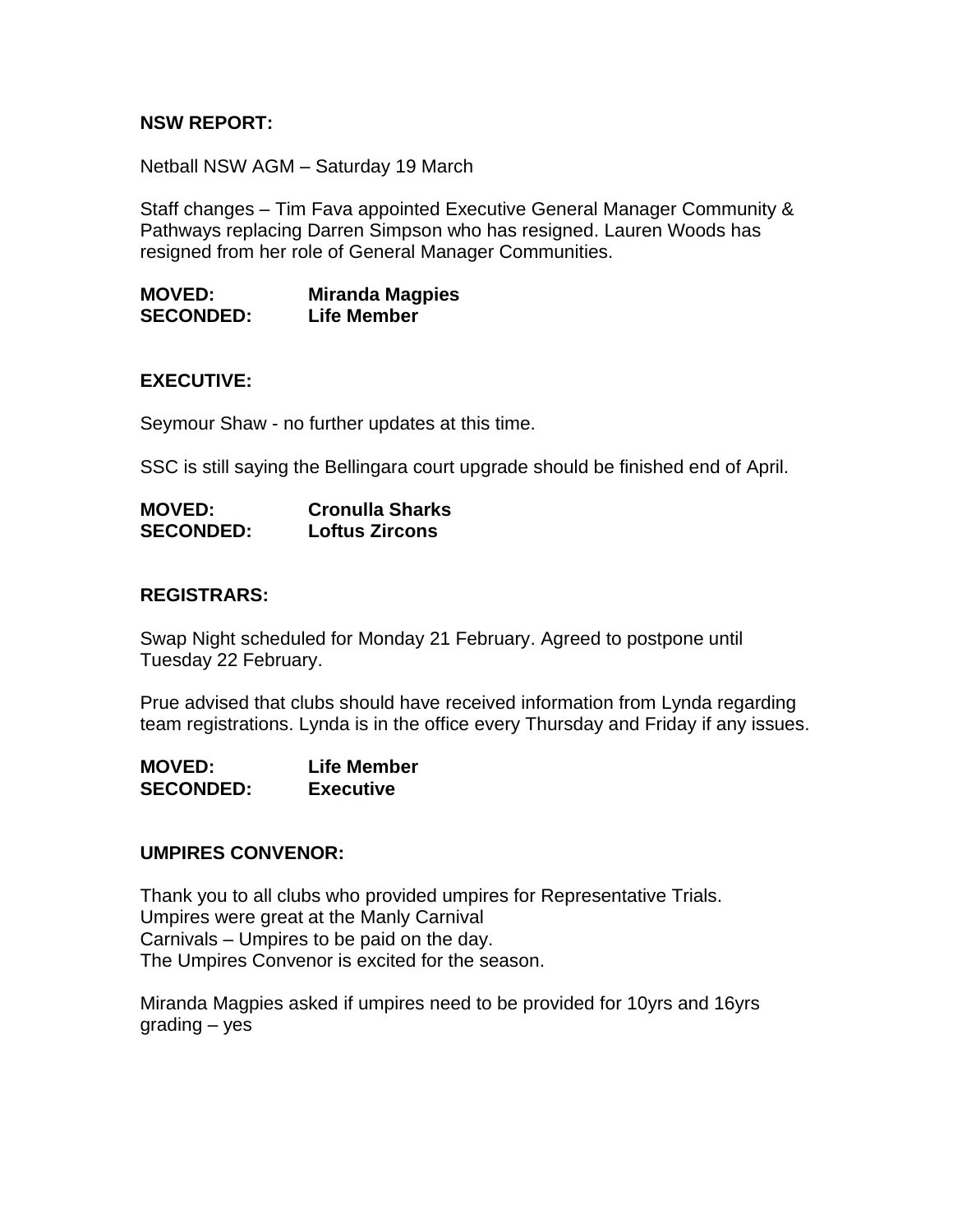Loftus questioned how much Umpires should be paid on a Saturday. The Umpires Convenor will discuss offline. Contact Aynsley if you would like to be added to the Umpire Convenors Facebook page.

| <b>MOVED:</b>    | <b>Loftus Zircons</b>  |
|------------------|------------------------|
| <b>SECONDED:</b> | <b>Cronulla Sharks</b> |

## **TOURNAMENT:**

Stingrays Club Challenge: - Scheduled for Sunday 27 February To be postponed until Saturday 26 March to give clubs more time to register teams.

16yrs Practical grading - at the November AGM the 16yrs Practical Grading was listed as Sunday 06 March, however, was listed in the calendar as Saturday 05 March.

Moved that dates of the calendar, as it stands be adopted with the 16yrs Practical Grading remaining on Sat 05 March. **Agreed** 

All Tournament requests due Saturday 05 March – coaching clashes only. Will do our best to accommodate requests.

The Tournament Coordinator thanked all clubs who submitted suggestions for the draw. We will be moving ahead with utilizing the Ridge.

One club suggested the timeslots at The Ridge be 45 mins later, however Nerida does not think this would be beneficial. Once the draw is out, decisions can be made on what grades to bring back to Bellingara once court works are complete. There will be a change in the draft for the seniors in the afternoon with A1 an A2, so games can be covered with allocated umpires. Stadium may be able to be used for A1's if the condition of the court remains stable. Until we know how many teams are registered, it is difficult to move forward with a definite plan.

Suggestion - If a team must forfeit due to COVID, the game will be classified as abandoned. Both teams will get one point. No penalty. To be discussed further at the March Delegates meeting. A motion to be put forward. Prue suggested a special meeting and the motion would be conditional on an unusual time.

Caringbah Comets - due to the difficulties with courts and the impact of COVID can we look at the 2nd game rule. At the present if a player plays three games, they then become part of that team. Been quite rigid in our rules in the past. Nerida – fair point. We need to offer more flexibility. If a player is playing up it should not be an issue. Might be a good opportunity to trial something new.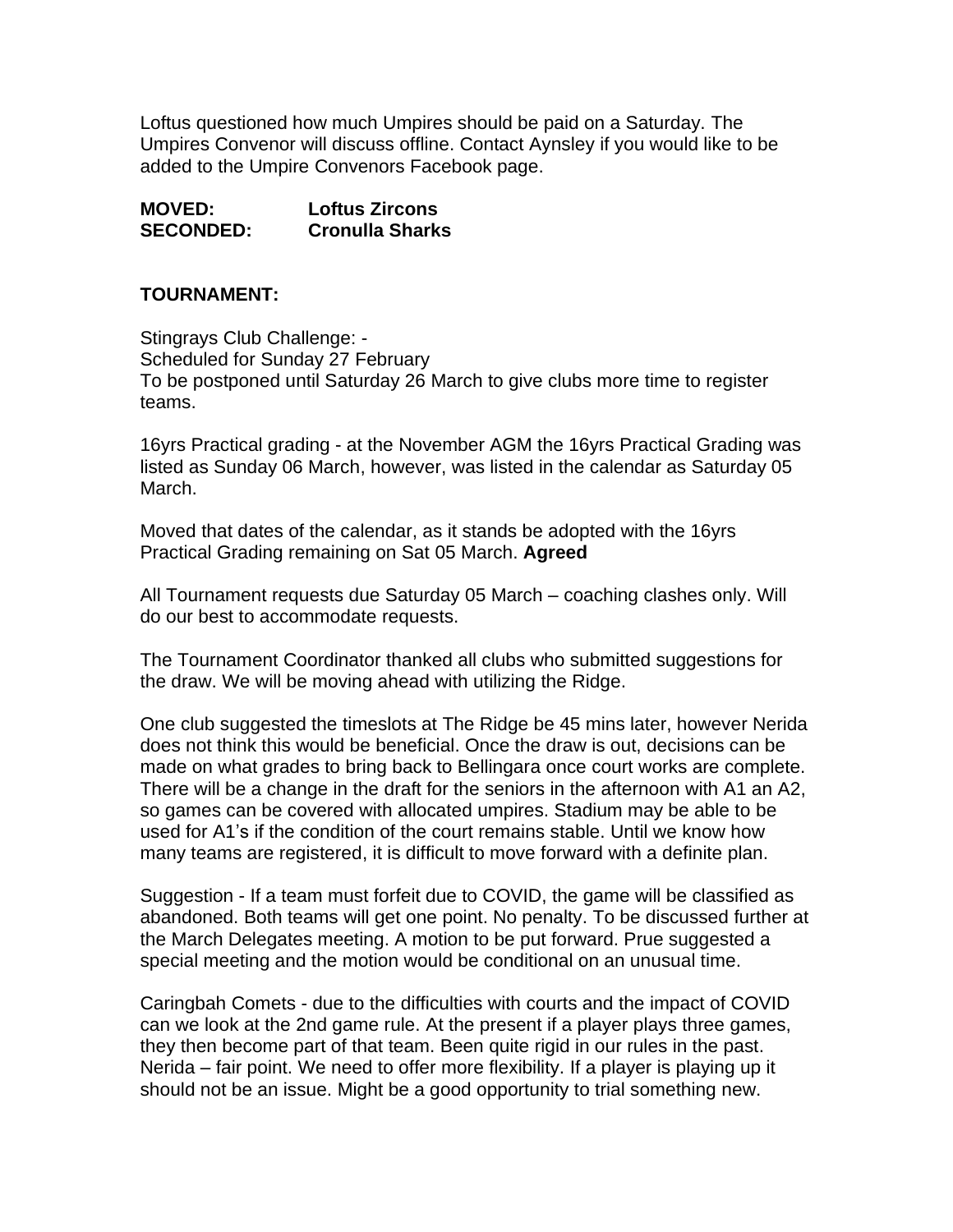Nerida suggested Comets put in a motion. Need to ensure teams are not stacking. Could only do this if the team was short. Not have players sitting on the sideline.

Loftus N/C – would like to confirm as discussed at the November meeting that teams can be combined if enough players (from a different club). Teams to combine but stay with their own club. Teams would need to register as independent teams. Prue to discuss with Lynda about the logistics.

**MOVED: Miranda Magpies SECONDED: Caringbah Thistles**

## **COACHING CO-ORDINATOR:**

Nominations have re-opened for the position of Coaching Coordinator. If interested, please contact the office. Tammy Moussa suggested Albert Bollard for the position. Albert declined.

Vicki Kerr asked all coaches to check their accreditation in PlayHQ is up to date. Contact Vicki if any problems.

## **SELECTION & REPS:**

Selections are well underway. 12yrs and 15yrs have been selected. All Coaches and Managers have been appointed and are fitting in very well.

11yrs Development Program - lots of enquires on how the program will proceed. Vicki has spoken with Metro league players who are happy to assist with the program. If any club coaches would like to participate, please let Vicki know. The program will be running on a Sunday morning at this stage and will run for approx. 6 weeks. They will attend a minimum of two carnivals.

**MOVED: Loftus Zircons SECONDED: Caringbah Thistles**

# **VICE PRESIDENT:**

Lisa Woodham is having a bit of time off from her position. The President to talk with her in the next few days to see how she is going.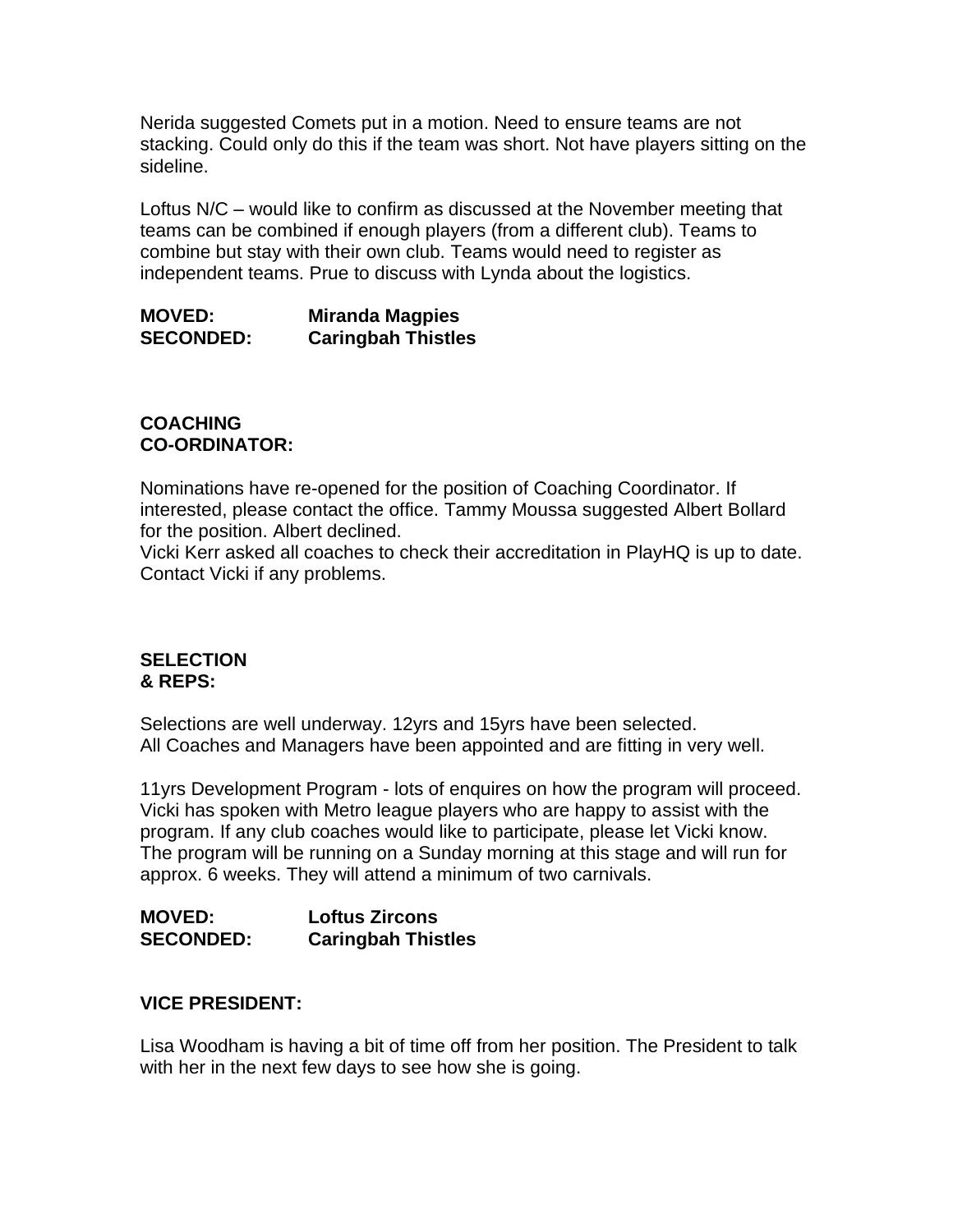Caringbah Comets - asked who is responsible for sponsorship. Information package to be sent to Diana Lozell.

## **RETURNING OFFICER:**

As per the Constitution, members can only be on a maximum of two sub committees. This excludes the Grading Committee. The more people who nominate the bigger spread of ideas.

Committee nominations attached. No one has nominated for Net Netball as yet. Nerida has volunteered to run this along with 8/9yrs Gala Day with Chris Newman. No one on sponsorship.

Anyone with any media experience, we would really appreciate your help.

Cronulla Sharks commented on the list of graders – not many on senior grading, however quite a lot of junior graders. Julie Norman (SNR Grading Convenor) put forward a suggestion to keep the group smaller this year to keep COVID safe. Menai N/C advised they nominated a senior grader and were told no further senior grades were required.

Jo McKinnon from Cronulla Sharks advised she is happy to help with social media.

## **GENERAL BUSINESS:**

Shirley Way's funeral to be held Monday 21 February. Was a beautiful article in the Leader about Shirley. SSNA have offered to contribute to the funeral by providing the flowers. Live stream details are not available yet. Shirley touched so many people or so may ways. She was such a beautiful and amazing lady and will be missed by everyone.

Suggestions - A service award be named after Shirley Shirley Way Tower An annual fundraiser for her favourite charity A recipe book.

Anne Heptinstall reminded that Waking Netball has recommenced 7-8pm on a Monday at Bellingara. Contact Anne if interested. Vicki Kerr to post info on SSNA Past and Present Facebook page.